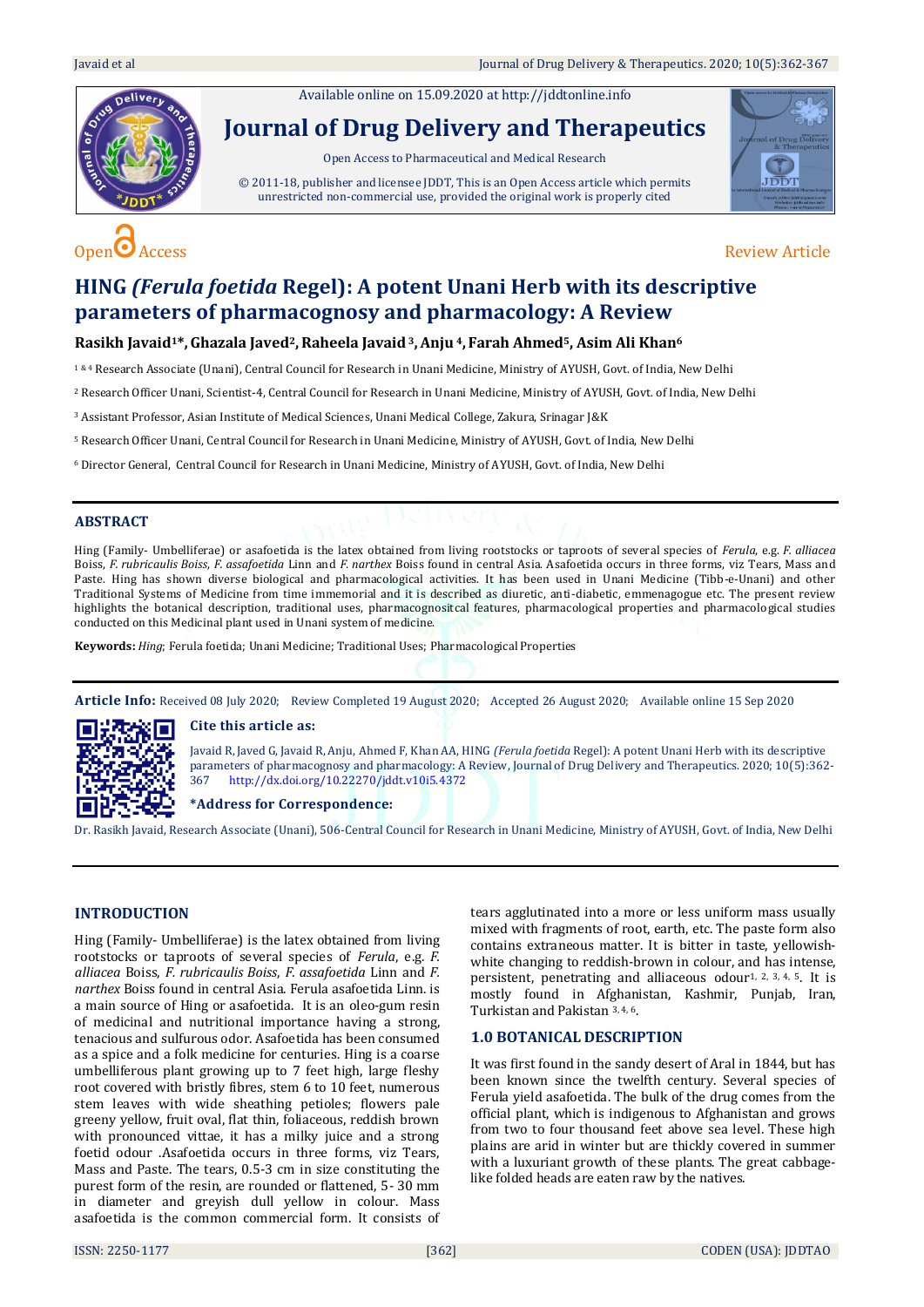# **1.1 Collection**

In the month of June the juice is collected from plants that are about four years old. The roots of plants which have not flowered are exposed and slashed, then shaded from the sun for five or six weeks and left for the gummy oleoresin to leak out and harden. It is then scraped off in reddish lumps and put into leather bags and sent to Herat, where it is adulterated before being placed on the market. A very fine variety of Asafetida is obtained from the leaf bud in the centre of the root and is only used in India, where it is known in the Bazaars as Kandaharre Hing. It appears in reddishyellow flakes and when squeezed gives out an oil 3, 4, 6.

# **1.2 Adulteration**

Asafoetida is admittedly the most adulterated drug in the market. Besides being largely admixed with inferior qualities Asafetida is added with following things to increase the weight.

# **1.3Adulterants**

Gum Arabic, other gum resins, Rosin, Gypsum, Red clay, Chalk, Barely, Sand , Stones, Wheat flour, Slices of potatoes etc.

# **2.0 IMPORTANT PROPERTIES OF** *HING* **AS PER UNANI SYSTEM OF MEDICINE**

Hing has shown diverse biological and pharmacological activities. It has been used in Unani Medicine (Tibb-e-Unani) and other Traditional Systems of Medicine from time immemorial.

# **2.1 Pharmacological Actions (Table-A)**

The drug Hing (Ferula foetida Regel) is described in detail in ethnobotanical and classical Unani literature and various actions of the drug have been reported such as nervine stimulant, emmenagogue, carminative, anti-inflammatory, aphrodisiac, diuretic, antihelmintic, expectorant, laxative, antispasmodic, antidote, antiseptic, lithotriptic, analgesic, appetizer, abortifacient, astringent, demulcent, antipyretic, digestive, voice purifier 1-15.

# **2. 1.2 Therapeutic Uses (Table-B)**

It is therapeutically used in various diseases such as paralysis, epilepsy, convulsions, tetanus, eye tonic, worm infestation, toothache, dry cough, jaundice, sciatica, arthritis, dysuria, ascites, flatulence, hysteria, asthma, colitis, abcess, ring worm, cataract, intestinal ulcer, fever, scorpion bite, tinnitus, hiccups, alopecia, cholera etc.<sup>1-10, 12-14, 16, 17.</sup>

# **2.1.3** *Mizaj* **(Temperament)**

| <b>Mijaz</b>                          | <b>References</b>         |
|---------------------------------------|---------------------------|
| Hot <sup>4</sup> and Dry <sup>2</sup> | 11, 12, 13, 15, 14, 18 19 |
| Hot <sup>3</sup> and $Dry^2$          | 11, 20                    |
| $Hot2$ and $Dry2$                     | 9,18                      |
| $Hot4$ and $Dry3$                     | 11,18                     |
| Hot <sup>4</sup> and Dry <sup>4</sup> | 10                        |
| $Hot3$ and $Dry3$                     | 11                        |

# **2.1.4** *Muzir Asaraat* **(Adverse Effects)**

| Adverse effect                                           | <b>References</b> |
|----------------------------------------------------------|-------------------|
| Harmful to liver and brain in hot<br>temperament persons | 15,18             |
| Harmful to liver and stomach                             | 10, 13, 18        |
| Harmful to liver                                         | q                 |
| Stomach                                                  | 12                |

# **2.1.5** *Musleh* **(Correctives)**

| <b>Musleh (Correctives)</b>          | <b>References</b> |
|--------------------------------------|-------------------|
| Anarain ( <i>Punica granatum</i> )   | 15, 18            |
| Anisoon (Pimpinella anisum)          | 15, 18            |
| Kateera (Cochlospermum religiosum)   | 15, 18            |
| Banafsha ( <i>Viola odorata</i> )    | 15, 18            |
| Nilofar ( <i>Nymphaea alba</i> )     | 15, 18            |
| Seb (Malus sylvestris)               | 15                |
| Sandal (Santalum album)              | 15                |
| Zarishk ( <i>Berberis vulgaris</i> ) | 9,18              |
| Zeerah (Carum carvi)                 | 18                |

# **2.1.6** *Badal* **(Substitute)**

| <b>Badal (Substitute)</b>     | <b>References</b> |
|-------------------------------|-------------------|
| Jaosheer (Ferula galbaniflua) | 15, 18            |
| Sakbeenaj (Ferula persica)    | 15, 18            |
| Zeerah (Carum carvi)          | 18                |
| Tuhkm-e Gazar (Daucus carota) | 18                |

# **2.1.7** *Miqdar –E-Khurak* **(Therapeutic Dose)**

| Miqdar -e- Khurak | <b>References</b> |
|-------------------|-------------------|
| $0.5-1gm$         | 19                |
| $1 \text{ gm}$    | 18                |
| 1.75 gm           | 10                |
| $1-2$ gm          | 18                |
| $2 - 2.25$ gm     | 15                |
| 3gm               | 18                |

# **2.1.8** *Mashhoor Murakkabat* **(Famous compound formulation)**

| <b>Mashhoor Murakkab</b> | <b>Reference</b> |
|--------------------------|------------------|
| Sharbat Haft Roza        |                  |
| Habbe-e-Halteet          |                  |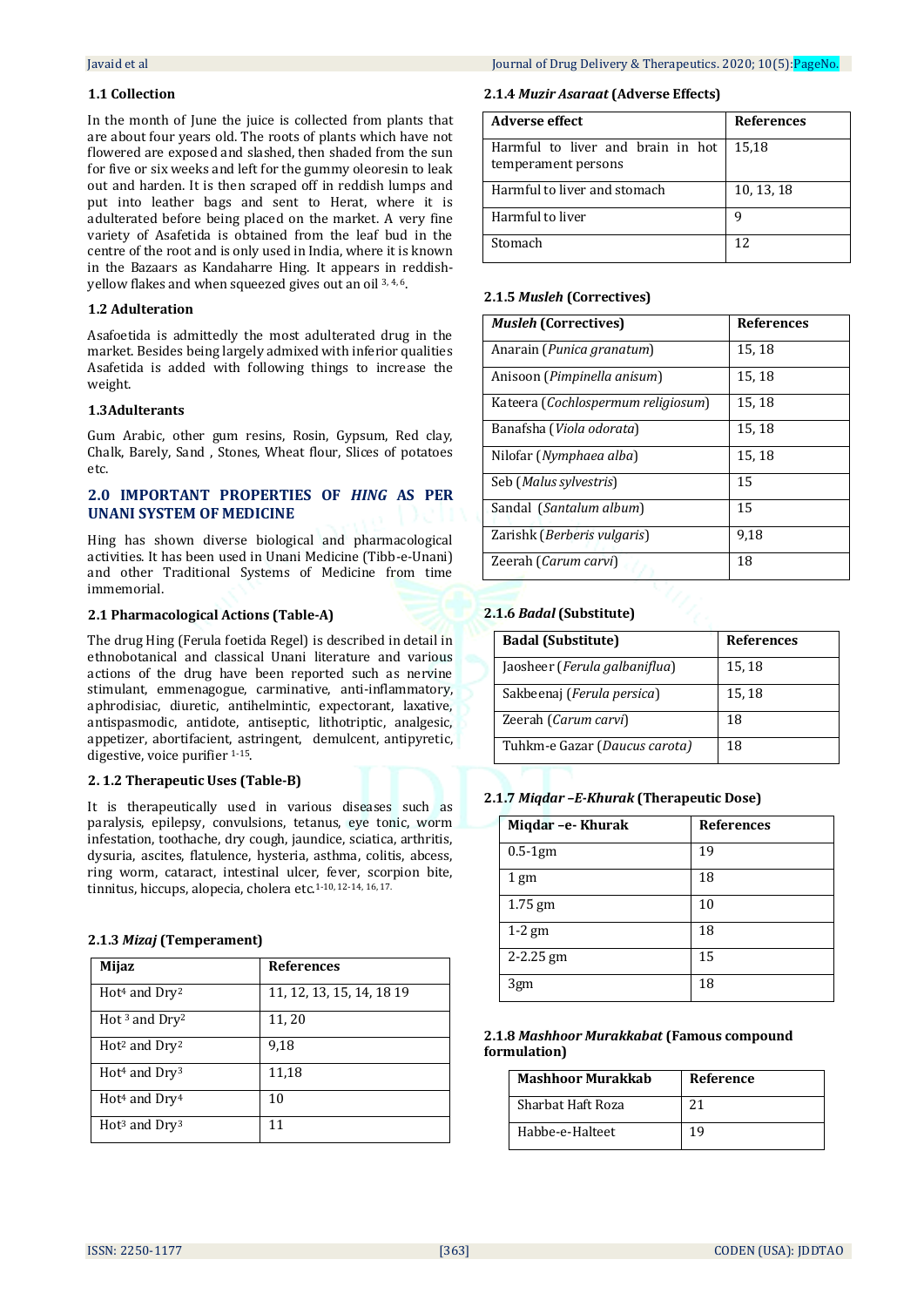# **Table-A:** *Afa'al (***Pharmacological Actions)**

| Actions             | Unani           | <b>Ethno medical</b> |
|---------------------|-----------------|----------------------|
|                     | Reference       | <b>References</b>    |
| Muharrik-e Aasab    | 9,10            | 1, 3, 4, 6, 22       |
| (Nervine Stimulant) |                 |                      |
| Mudir-e Haiz        | 9, 10, 11, 12,  | 1                    |
| (Emmenagogue)       | 13, 14, 15, 19, |                      |
| Kasir-e Riyah       | 11, 12, 14, 19, | 1, 3, 5, 6, 7, 8,    |
| (Carminative)       | 20              | 22                   |
| Muhallil            | 9, 13, 19       |                      |
| (Anti-inflammatory) |                 |                      |
| Muqawwi-e Meda      | 9,14            | 7                    |
| (Stomachic)         |                 |                      |
| Muqawwi-e Bah       | 9, 11, 12, 13,  | 1                    |
| (Aphrodisiac)       | 14, 15          |                      |
| Mudir-e Baul        | 9, 10, 11, 12,  | 1                    |
| (Diuretic)          | 13, 14, 19      |                      |
| Qatile-Kirm         | 9               | 1,22                 |
| (Anthelmintic)      |                 |                      |
| Munaffis            | 14              | 1, 4, 5, 8, 22       |
| (Expectorant)       |                 |                      |
| Mulayyin            | 18              | 1, 5, 6, 22          |
| (Mild laxative)     |                 |                      |
| Dafa-e Tashannuj    | 14, 19          | 1, 5, 22             |
| (Antispasmodic)     |                 |                      |
| Fad-e Zehar         | 9, 10, 13       | -                    |
| (Antidote)          |                 |                      |
| Dafa-e Taffun       | 14, 19          | 1                    |
| (Antiseptic)        |                 |                      |
| Mufattit-e Hisat    | 20              |                      |
| Gurda               |                 |                      |
| (Lithotriptic)      |                 |                      |
| Musakkin            | 10, 11, 13, 15  |                      |
| (Analgesic)         |                 |                      |
| Mushtahi            |                 | 1                    |
| (Appetizer)         |                 |                      |
| Musaqqit            | 11, 15          | $\mathbf{1}$         |
| (Abortifacient)     |                 |                      |
| Qabiz               | 10,13           |                      |
| (Astringent)        |                 |                      |
| Insecticidal        | 10              |                      |
| Muhmmir             | 14, 19          |                      |
| (Rubefacient)       |                 |                      |
| Jali (Detergent)    | 9               |                      |
| Munawwim            |                 | 7                    |
| (Sedative)          |                 |                      |
| Mufatteh            | 9               |                      |
| (Deobstruent)       |                 |                      |
| Mulattif            | 9               |                      |
| (Demulcent)         |                 |                      |
| Dafa-e Humma        | 9               |                      |
| (Fever)             |                 |                      |
| Hazim (Digestive)   | 9,10            |                      |
|                     |                 |                      |

# **Table-B:** *Mawaqe-Istemaal* **(Therapeutic Uses)**

| Uses                                 | Unani<br><b>References</b> | Ethno medical<br><b>References</b> |
|--------------------------------------|----------------------------|------------------------------------|
| Faalij<br>(Paralysis)                | 10-13, 15, 19, 20          | 1                                  |
| Sara                                 | $10-13, 15$                | 1, 4, 5                            |
| (Epilepsy)<br>Raasha                 | 11, 15, 20                 |                                    |
| (Convulsions)                        |                            |                                    |
| Kuzaz                                |                            |                                    |
| (Tetanus)<br>Muqawwi-e-Basr          | 10,15<br>10-13, 15         |                                    |
| (Eye tonic)                          |                            |                                    |
| Kirm-e Ama<br>(Worm infestation)     | 10, 15, 21                 | 1                                  |
| Waja-ul Asnan<br>(Toothache)         | 11-13, 15, 21              | $\mathbf{1}$                       |
| Suaal-e Yabis                        | $10-15, 19$                | $\mathbf{1}$                       |
| (Dry cough)<br>Musaffi awaz          | $10-13, 15$                |                                    |
| (Voice purifier)                     |                            |                                    |
| Yarqan<br>(Jaundice)                 | 9,10, 13, 15               |                                    |
| Irq-un-nasa                          |                            | 1                                  |
| (Sciatica)<br>Wajaul Mafasil         | 9,10                       |                                    |
| (Arthritis)                          |                            |                                    |
| Nisyan<br>(Dementia)                 | 9, 19                      |                                    |
| Usr-ul Baul                          | 9,19                       | 1                                  |
| (Dysuria)                            |                            |                                    |
| Istisqa<br>(Ascites)                 | 15                         |                                    |
| Riyah<br>(Flatulence)                | 11, 12, 14, 19, 20         | 1, 4, 5, 7, 22                     |
| Ikhtinaq-ur-u<br>Reham<br>(Hysteria) | 14, 19, 21                 | 1                                  |
| Zeeq-un Nafas                        | 14, 19                     | 4, 5, 22                           |
| (Bronchial Asthma)<br>Qulanj         | 20,21                      |                                    |
| (Colitis)                            |                            |                                    |
| Warme Luhat<br>(Uvulitis)            | 10-13                      |                                    |
| Dabeela                              | 13                         |                                    |
| (Abscess)<br>Quba                    | 10,12,13                   | 22                                 |
| (Ring worm)<br>Nazool-ul maa         | $10 - 13$                  |                                    |
| (Cataract)                           |                            |                                    |
| Qurooh-e Ama                         | 13                         | 1                                  |
| (Intestinal Ulcer)<br>Humma          | 9,10,13                    |                                    |
| (Fever)                              |                            |                                    |
| Gazedagiy-e Aqrab<br>(Scorpion bite) | 9, 10, 13                  | 1                                  |
| Tanin<br>(Tinnitus)                  | 11                         |                                    |
| Fuwwaq<br>(Hiccups)                  | 9,11                       |                                    |
| Da-us-salab                          | 12                         |                                    |
| (Alopecia)<br>Haiza                  |                            | 1, 4, 5                            |
| (Cholera)                            |                            |                                    |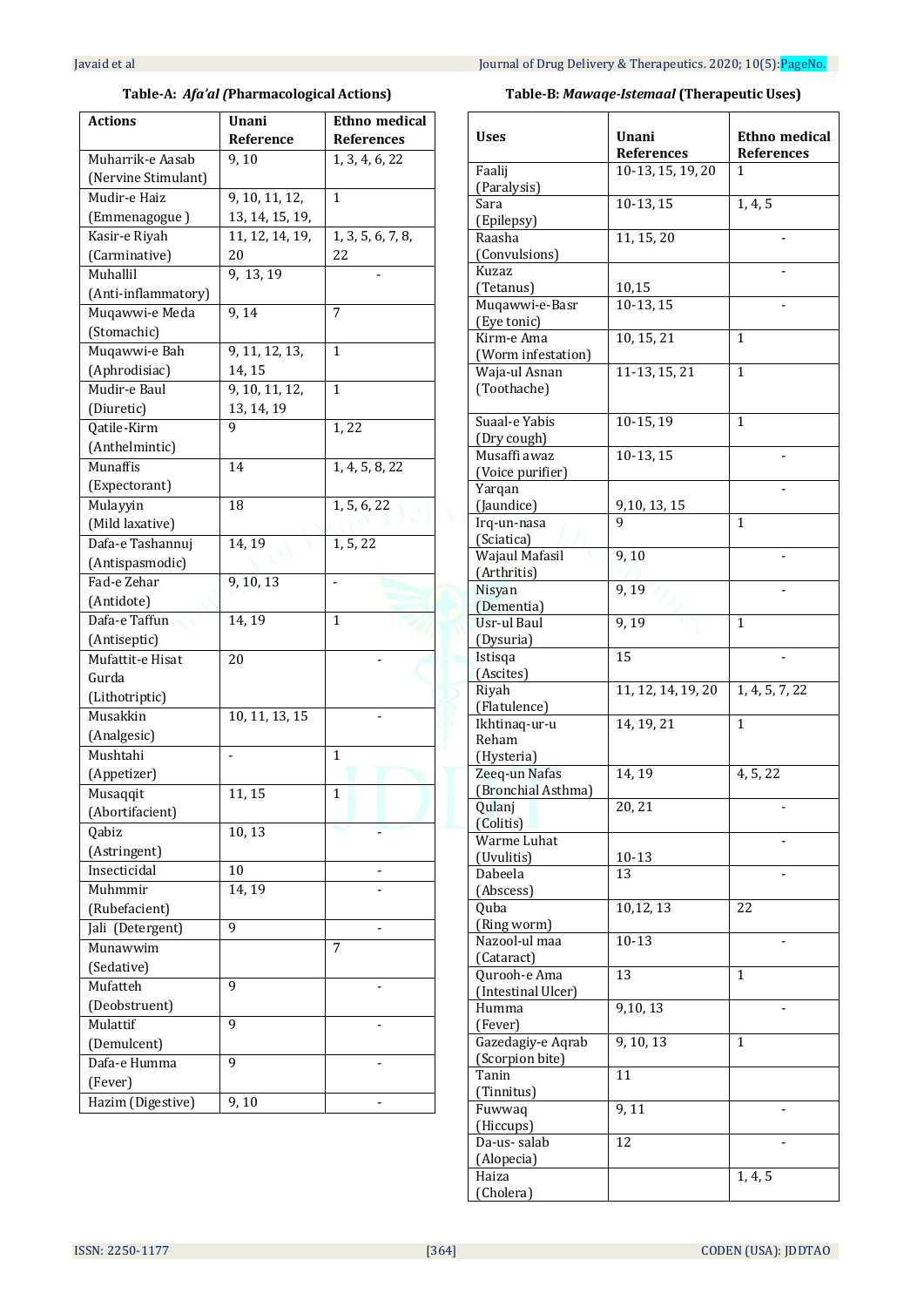| <b>Chemical Constituents</b>     | <b>References</b> |
|----------------------------------|-------------------|
| Essential oil                    | 23                |
| Ferulic acid                     | 23                |
| Organic sulphur                  | 23                |
| Gum                              | 23                |
| Resin                            | 23                |
| Pinnene                          | 23                |
| Organic disulphide               | 23                |
| Umbelliferone                    | 23                |
| Asaresino-tannol                 | 1                 |
| Malic acid                       | 1                 |
| Resorcin                         | 1                 |
| Pyrocatachuic acid               | 1                 |
| Umbellic acid                    | 3                 |
| Sec butyl propanyl disulphide    | 3                 |
| Terpenes                         | 3                 |
| Vanillin                         | 5                 |
| Resene                           | 6                 |
| Luteolin                         | 2.4               |
| Luteolin-7-0-β-D_glucopyranoside | 24                |

# **3.0 VARIOUS PHARMACOLOGICAL STUDIES CONDUCTED SO FAR WITH SOME RECENT DEVELOPMENTS**

On detailed search of the literature the following important pharamacological studies were found to be conducted on Hing (*Ferula foetida* Regel) so far. The details are as below-

# **3.1 Anti-diabetic and Anti-hyperlipidemic Activities**

A study was conducted to investigate the hypoglycemic and hypolipidemic activity of ethanolic ferula asafoetida oleogum-resin extract (FAOGRETE) and also its effects on liver and kidney function in streptozotocin (STZ)-induced diabetic rats. The results of this study showed that FAOGRETE can regulate hyperglycemia and complications of diabetes. Antidiabetic and hypolipidimic activities of FAOGRETE are probably related to its antioxidant activity 25.

# **3.2 Transciptomic and Genetic study**

A 8-weeks feeding trial was conducted to examine the effects of different levels (0, 0.5, 1 and 2%) of dietary Ferula (Ferula assafoetida) on expression of antioxidant enzymes (GSR, GPX and GSTA), immune (TNF-alpha, IL1B, IL- 8 and LYZ) and growth (GH, IGF1 and Ghrl) genes as well as cutaneous mucus and serum non-specific immune response in common carp. The results revealed that Ferula significantly increased antioxidant gene expression (GSR and GSTA) in a dose dependent manner (P < 0.05). The expression of immune and growth related genes were significantly higher in Ferula fed fish as compared to control group ( $P < 0.05$ ). The effects of Ferula on expression of genes were more pronounced in higher doses. These results indicated up-regulation of growth and health related genes in Ferula fed common carp <sup>26</sup>.

# **3.3 Anti-Ulcer Activity**

A water based ultrasound mediated gel-phase dispersion of *Asafoetida* gum on fenugreek derived soluble galactomannan fibre matrix was employed. Micro-encapsulated particles (1  $\pm$  0.3  $\mu$ m) of asafoetida was prepared as water dispersible free flowing powder (Asafin). Fourier-transform infrared spectroscopy (FTIR), scanning electron microscopy (SEM),

accelerated stability and in vitro dissolution studies confirmed the stability, sustained release and microencapsulated structure of Asafin. Further investigations revealed significant ( $p < 0.01$ ) reduction in acetic acid-induced writhings and inhibition of ethanolinduced ulcer (94.1%) in rats orally administered with Asafin at 250 mg kg−1 b.w. Asafin also exhibited antiinflammatory effects ( $p < 0.01$ ), in acute and chronic paw edema mice models. The safety of Asafin was further demonstrated by acute toxicity studies at 4 g kg−1 b.w. and by 28 days of sub-acute toxicity studies at 2.0 g kg−1 b.w. 27

#### **3.4 Cytotoxicity and anticonvulsant activity**

Cytotoxicity and anticonvulsant activity of the methanol extracts from several Ferula species were evaluated. For determination of the cytotoxicity of the extracts the oleogum-resin of *F. assafoetida* L., the brine shrimp (*Artemia salina*) was employed as a model assay system since it provides a convenient in-house pre-screening method for evaluating general cytotoxicity. The methanol extracts of different Ferula species and the oleo-gum-resin of *F. assafoetida* exhibited cytotoxic effect with LC50 values in the range of 6-321 μg/mL. For the anticonvulsant testing, seizure was induced by injection of pentylenetetrazole (PTZ), 90 mg/kg intraperitoneally (i.p.). All of the extracts and the oleo-gum resin of *F. asafoetida* showed dose-dependent cytotoxicity while methanol extracts and *F. asafoetida* oleogum resin did not possess anticonvulsant activity28.

#### **3.5 Anti-parasitic activity**

The effect of *F. asafoetida* on Schistosoma mansoni in experimentally infected mice was investigated. *F. asafoetida* was given orally via intragastric tube in an oil-form and a powder-form in different concentrations. A highly significant statistical difference between the test groups was recorded in comparison to the infection control. The highest reduction in worm burden and egg counts was found with powder form of *F. asafoetida* (Gs III & IV) when compared to oil form as confirmed histopathologically and by ultrastructural profile alteration29.

# **3.6 Pregnancy interceptive property**

Ethanolic extract of *Ferula assafoetida a*nd chloroform fraction of *Melia azedarach*, both devoid of estrogenic activity, were examined for their pregnancy interceptive property. Treatment of rats from days 1 to 7 of pregnancy with either of the plant extracts resulted in pregnancy failure in about 65-85% of the animals. The possible role of energy metabolism in the antifertility action was investigated by measuring changes in activities of the key enzymes of carbohydrate metabolism in uterus on day 7 of pregnancy. It was observed that on the day 7 of pregnancy, one key enzyme of glycolytic pathway (phosphofructokinase) was significantly reduced in the uteri of treated rats as compared to controls. It was thus concluded that plants lacking phytoestrogens may intercept pregnancy by their ability to disrupt energy metabolism in rat uterus during implantation, especially the oxidative pathway30.

# **3.7 Antispasmodic and hypotensive activity**

The effects of *Ferula foetida* gum extract on the contractile responses of isolated guinea-pig ileum induced by acetylcholine, histamine and KCl and on the mean arterial blood pressure of rat were investigated. Exposure of the precontracted ileum by acetylcholine (10 microM) to *Ferula asafoetida* gum extract caused relaxation in a concentrationdependent manner. Similar relaxatory effect of the extract was observed on the precontracted ileum by histamine (10 microM) and KCl (28 mM). However, when the preparations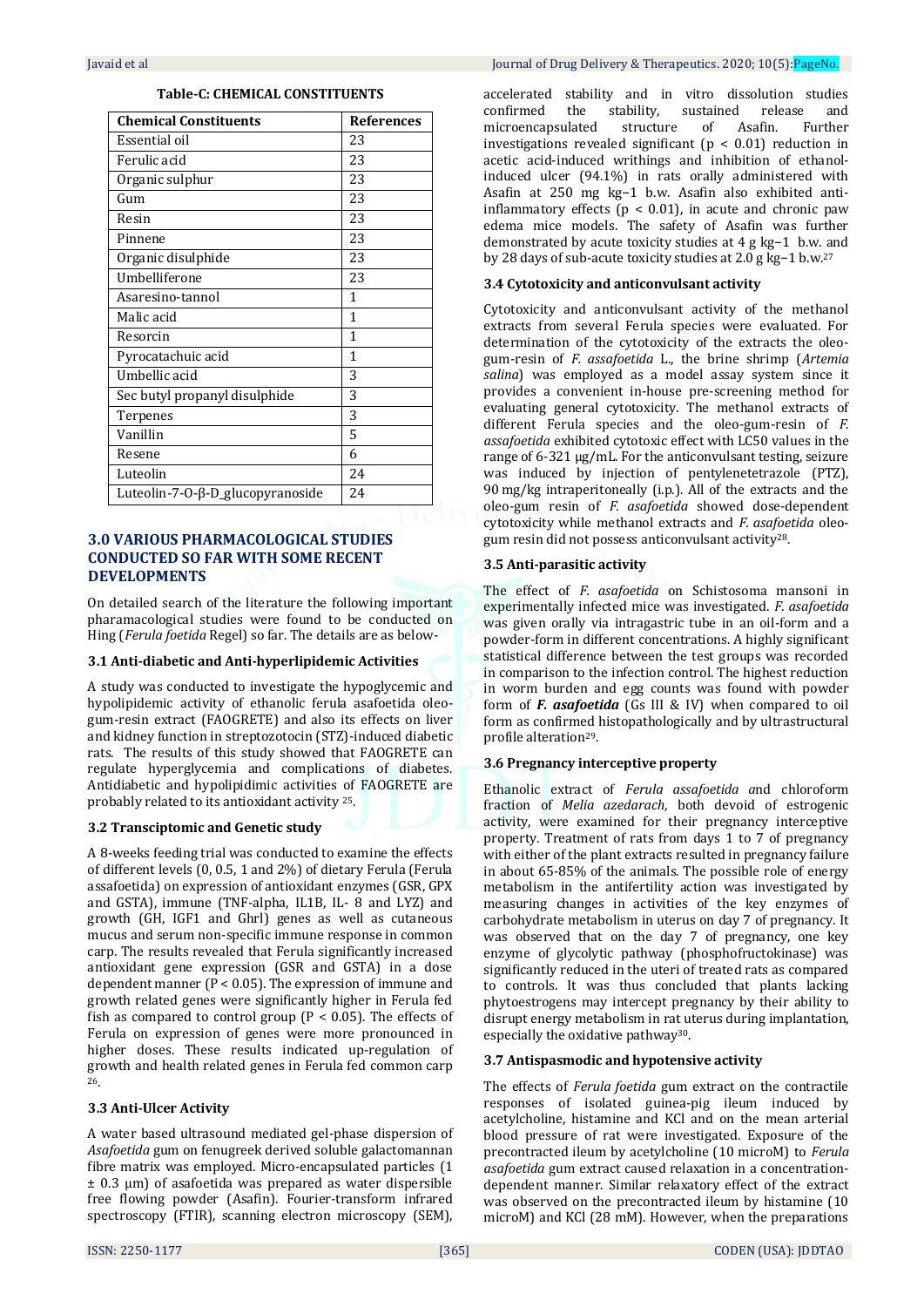were preincubated with indomethacin (100 nM) and different antagonists, such as propranolol (1 microM), atropine (100 nM), and chlorpheniramine (25 nM) then were contracted with KCl, exposure to the extract (3 mg/ml) did not cause any relaxation. Furthermore, *Ferula asafoetida*  gum extract (0.3-2.2 mg/100g body weight) significantly reduced the mean arterial blood pressure in anaesthetised rats. It might be concluded that the relaxant compounds in *Ferula asafoetida* gum extract interfere with a variety of muscarinic, adrenergic and histaminic receptor activities or with the mobilisation of calcium ions required for smooth muscle contraction non-specifically31.

# **3.8 Anti-Hypertensive Activity:**

The present study was designed to evaluate the effects of hydroalcoholic extract of the stems of *F. foetida* in dexamethasone (Dex)-induced hypertension in rats. Hypertension was induced by subcutaneous injection of Dex (30 µg/kg) for 14 days. In a prevention study, rats received oral *F. foetida* extract (200, 400 and 800 mg/kg) for 4 days prior to Dex administration and during the test period (Days 1-18). Dex-induced hypertensive rats showed significant increases in SBP and in plasma  $H_2O_2$  and decreases in the body and thymus weights and in Fluorescence recovery after photobleaching (FRAP) value (P<0.001). Administration of *F. foetida* extract significantly prevented and reversed hypertension at all doses. These results suggest antihypertensive and antioxidant effects of *F. foetida* stem extract in Dex-induced hypertension<sup>32</sup>.

# **3.9 Anti-fungal activity**

The effect of Asafoetida on growth of *Trichomonas vaginalis* in vitro was studied and compared to metronidazole as a reference drug. It showed that Asafoetida had a potent antiparasitic effect on *T. vaginalis* compared to metronidazole, thus, worth further investigation to study its applicability in treatment of parasitic infections<sup>33</sup>.

# **3.10 Chemo-preventive effect**

A study was conducted to ascertain the modulatory influences of *Ferula asafoetida* L. on the mammary epithelial tissue differentiation, hepatic drug metabolizing enzymes, antioxidant profiles and N-methyl-N-nitrosourea (MNU) induced mammary carcinogenesis in Sprague-Dawley rats. Feeding with two doses of asafoetida (1.25 and 2.5% w/w in diet) showed a remarkable increase in the development and differentiation of ducts/ductules (p < 0.01-0.005), lobules (p  $<$  0.005) and a decrease in terminal end buds ( $p < 0.05$ -0.005) as compared to both normal and MNU-treated control animals34.

# **3.11 Antioxidant activities**

**3.11.1** The antioxidant and anticarcinogenic potential of asafoetida (*Ferula narthex*) in swiss albino mice was evaluated. It was found that asafoetida is a potent antioxidant and can afford protection against free radical mediated diseases such as carcinogenesis35.

- **3.11.2** The study was designed to examine antioxidant and antihaemolytic activities of Ferula foetida regel flower, stem and leaf extracts and it showed remarkable antioxidant and antihemolytic activities. Biological effects may be attributed to the presence of phenols and flavonoids in the extract. It is very promising for further biochemical experiments36.
- **3.11.3** Identifion of the chemical compounds and evaluation of various antoxidative activities of *Ferulaassa-foetida* leaves hydroalcoholic extract (FLHE) and *Ferula-assa-foetida* leaves essential oil (FLEO) was

carried out. In FLHE and FLEO, total antioxidant capacity were  $1.55 \pm 0.13$  and  $1.09 \pm 0.43$  nmol, ascorbic acid equivalents/g, phenol content were 441.37  $\pm$  2.50 and 76.56  $\pm$  9.65 mg of Gallic acid equivalents (GAE)/g, and flavonoid content was 12.53  $\pm$  3.20 and 0.015  $\pm$  0.002 mg of quercetin equivalents/100 g respectively. This study showed that *Ferula-assa-foetida* has good antioxidant properties37.

# **3.12 Anti-microbial, Antioxidant, and Anti-Inflammatory Activities**

Antimicrobial, antioxidant, and anti-inflammatory activities of the essential oils of 18 plant species from Tajikistan (Central Asia) were investigated. The essential oils of these aromatic plants including *Ferula assa-foetida* showed antimicrobial, antioxidant, and anti-inflammatory activities38.

# **3.13 Anti-haemolytic Activity**

The study was designed to examine antioxidant and antihaemolytic activities of *Ferula foetida* regel flower, stem and leaf extracts and it showed remarkable antioxidant and antihemolytic activities in *Ferula foetida*. Biological effects may be attributed to the presence of phenols and flavonoids in the extract. It is very promising for further biochemical experiments<sup>36</sup>.

# **3.14 Acute and subchronic toxicity Studies**

A study was performed to investigate acute and subchronic oral toxicity of *Ferula assa-foetida* gum (28 days) in Sprague Dawley rats. The obtained data revealed that oral administration of *F. assa-foetida* extract in rats for 28 successive days had no significant changes on body weight, and hematological parameters in rats all duringthe period of the experiment, and there were no significant increases in the activity of aspartate aminotransferase, alanine aminotransferase, alkaline phosphatase, creatinine and urea. Liver of treated rats showed mild changes as thrombosis and sinusoidal leukocytosis. It also showed portal infiltration with inflammatory cells, while kidney of treated rat showed an atrophy of glomerular tuft, thickening of parietal layer of Bowman capsule, and focal tubular necrosis. It also showed dilatation and congestion of renal blood vessels. Therefore *F. assa-foetida* gum had broad safety and little toxicity for short term use in dose of 250 mg/kg.39.

# **3.15 Nephro-Protective Activity**

The study validated the nephroprotective effects of Hing (*Ferula foetida*) extracts on gentamicin-treated rats. The subcutaneous administration of rats with Gentamicin (100 mg/kg) showed significant increase in blood urea nitrogen (BUN), serum creatinine and thiobarbituric acid reacting substances (TBARS), as an indication of renal disorder. However, co-administration of methanol soluble and insoluble fractions of *Ferula foetida*, to the Gentamicintreated rats almost showed a complete reversal of the above effects, indicating nephroprotective properties of the herbal drug40.

# **3.16 Other Biological Activities**

Recent studies have shown several promising activities particularly relaxant, neuroprotective, memory enhancing, digestive enzyme, antioxidant, antispasmodic, hypotensive, hepatoprotective, antimicrobial, anticarcinogenic, anticancer, anticytotoxicity, antiobesity, anthelmintic and antagonistic effect41.